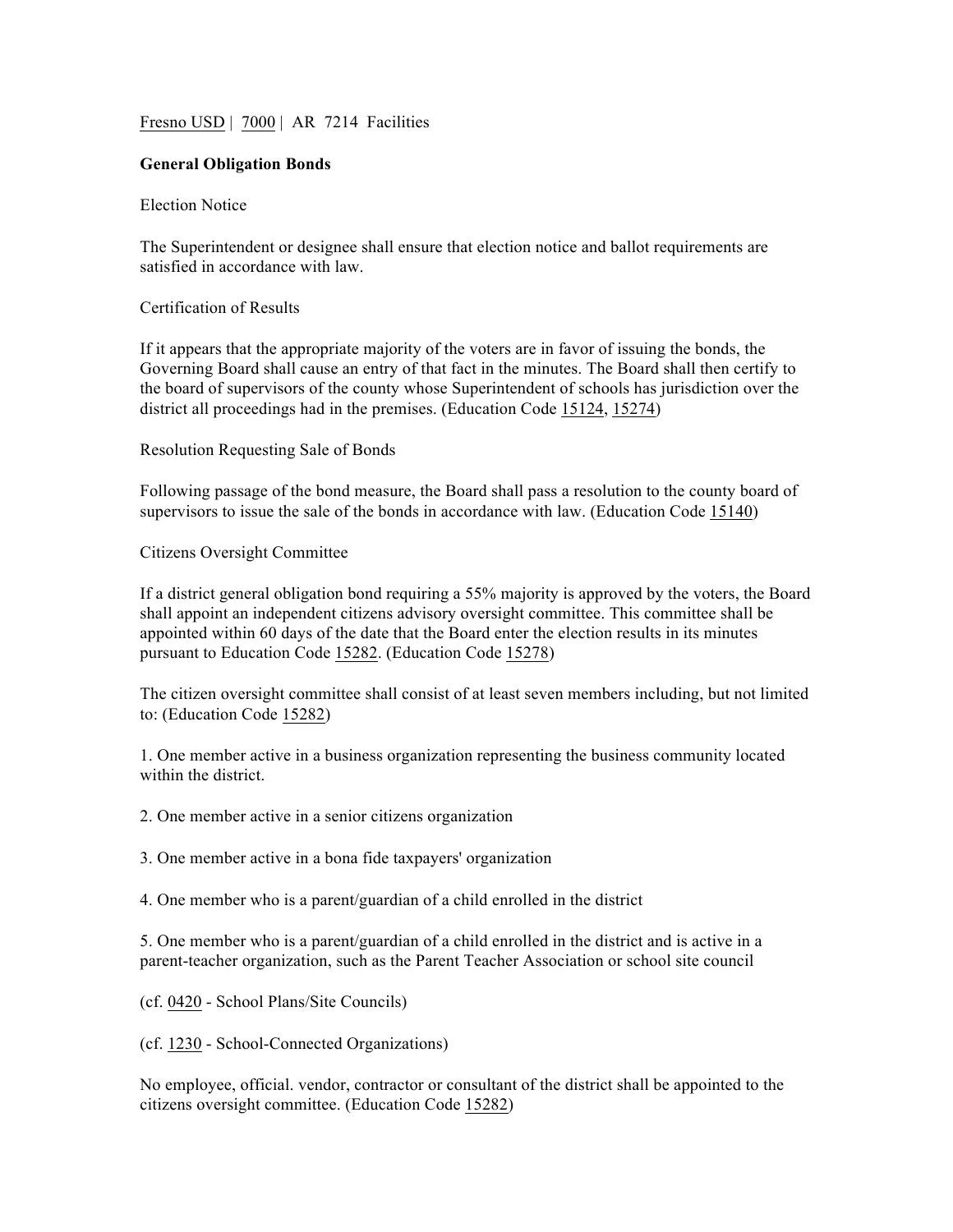Members of the citizens oversight committee shall serve for a term of two years without compensation and for no more than two consecutive terms. (Education Code 15282)

The purpose of the citizens oversight committee shall be to inform the public concerning the expenditure of bond revenues. The committee shall actively review and report on the proper expenditure of taxpayers' money for school construction and shall convene to provide oversight for, but not limited to, the following: (Education Code 15278)

1. Ensuring that bond revenues are expend only for the purposes described in Article 13A, Section 1(b)(3) of the California Constitution including the construction, reconstruction, rehabilitation or replacement of school facilities, including the furnishing and equipping of school facilities, or the acquisition or lease of real property for school facilities.

2. Ensuring that, as prohibited by Article 13A, Section 1(b)(3)(A) of the California Constitution, no funds are used for any teacher and administrative salaries and other school operating expenses.

In furtherance of its purpose, the committee may engage in any of the following activities: (Education Code 15278)

1. Receiving and reviewing copies of the annual, independent performance audit required by Article 13A, Section 1(b)(3)D(C) of the California Constitution

2. Receiving and reviewing copies of the annual, independent financial audit required by Article 13A, Section 1(b)(3)(D) of the California Constitution.

3. Inspecting school facilities and grounds to ensure that bond revenues are expended in compliance with the requirements Article 13A, Section 1(b)(3) of the California Constitution

4. Receiving and reviewing copies of any deferred maintenance proposals or plans developed by the district, including reports required by Education Code 17584.1

5. Reviewing efforts by the district to maximize bond revenues by implementing cost-saving measures including, but not limited to, the following:

a. Mechanisms designed to reduce the costs of professional fees.

b. Mechanisms designed to reduce the costs of site preparation

c. Recommendations regarding the joint use of core facilities.

d. Mechanisms designed to reduce costs by incorporating efficiencies in school site design.

e. Recommendations regarding the use of cost-effective and effective reusable facility plans

The Board shall, without expending bond funds, provide the citizens oversight committee with any necessary technical assistance and shall provide administrative assistance in furtherance of its purpose and sufficient resources to publicize the committee's conclusions. (Education Code 15280)